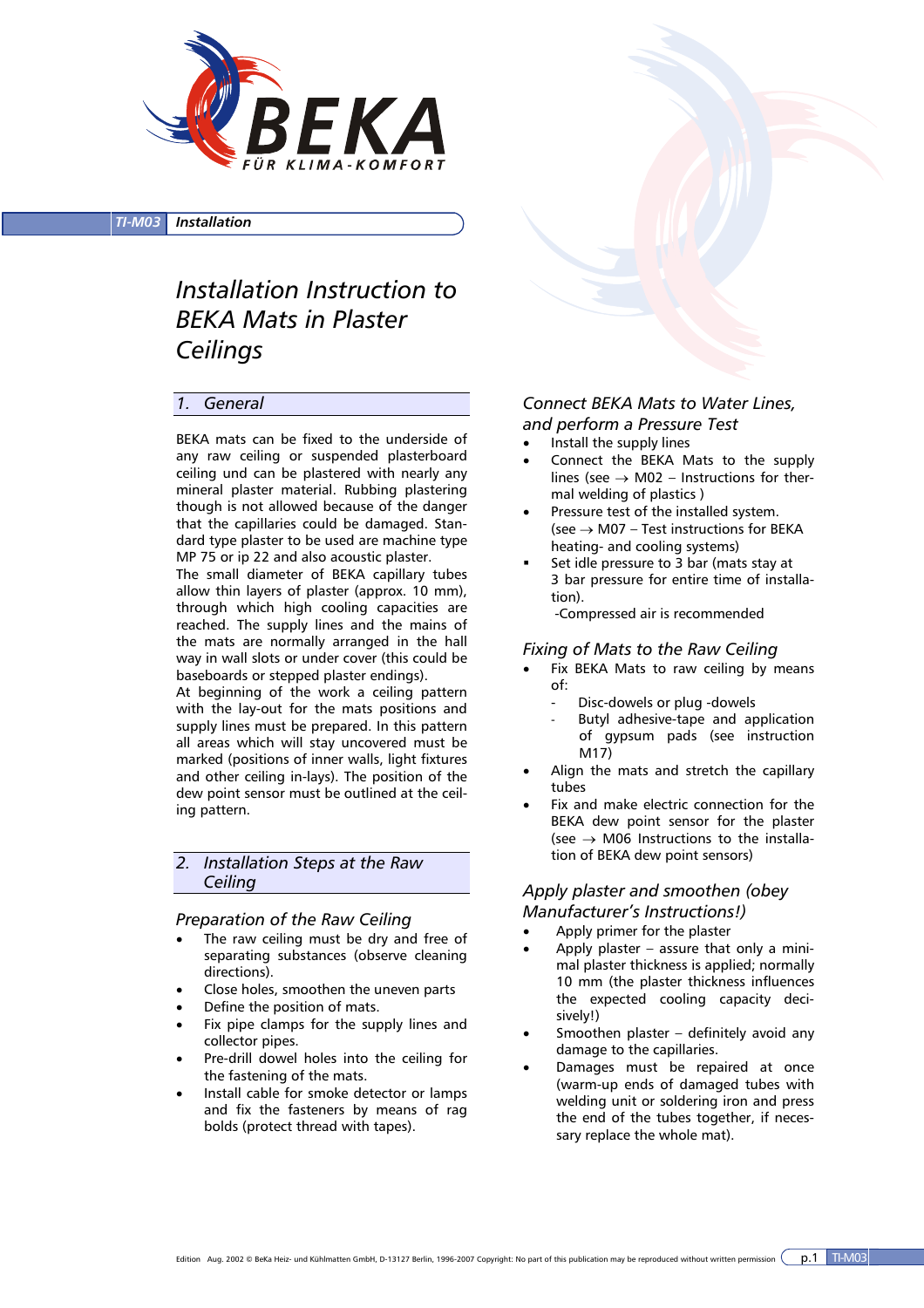

# *Ceiling Finish*

- Apply layer of paint
- Trim the snuffing pipe of the sensor even with the ceiling surface, mark its location (dirt must be kept from the snuffing pipe openings to avoid that the sensor will not function!).

*3. Installation Steps for the Suspended Plasterboard Ceiling* 

#### *Prepare the Sub-construction*

- Arrange the connection piping for the BEKA mats at the ceiling according to the lay-out plan
- Fix the  $CD$  profiles firmly to the vernier suspension bars, according to manufacturer's instructions. The subconstructions must be installed in such a way, that the supply- and return lines of the BEKA mats are on top of the plasterboards. Consider an additional load of nearly  $15.5 \text{ kg/m}^2$ .

# *Connect BEKA mats to water lines*

#### *and do pressure test*

- Hang BEKA mats with the mains according to the lay-out plan into the subconstruction – the mats are then hanging down into the room. If the mats are too long, they are rolled-up loosely and held together with wires.
- Connect the BEKA mats to the supply lines inside the ceiling cavity (see  $\rightarrow$  M02 - Instructions for thermal welding of plastics)
- Pressure test of the installed system (see  $\rightarrow$  M07 – Test instructions for BFKA heating- and cooling systems)
- Set idle pressure to 3 bar (this pressure stays applied to the mats for the entire time of installation until start of operation!) . It is advisable to use compressed air.

#### *Installation of Plasterboards*

• Fix plasterboards with rapid-fixing-screws to the sub-construction, according manufacturer's instructions – push the plasterboards from both sides to the BEKA mats to form gaps of approx. ca. 10 mm.

#### *Fixing of Mats to the Sub-ceiling*

- Align the BEKA mats at the sub-ceiling, fix with double sided adhesive tape – stretch the capillary tube mats. Alternative: Fix with staples; check-up the compliance of the staples quality with the plaster manufacturer (see  $\rightarrow$ M19 Installation instructions to BEKA mats with staples)
- Installation and electrical connection of the BEKA dew point sensor (see  $\rightarrow$  M06 Instruction for the installation of the BEKA dew point sensor)

# *Apply plaster and smoothen (obey manufacturer's instructions!)*

- Close installation slots with joint filling material by adding fibre cloth strengtheners into the plaster.
- Apply primer for the plaster
- Apply plaster assure only a minimal plaster thickness: normally 10 mm (the plaster thickness influences the expected cooling performance decisively!)
- Smoothen the plaster definitively avoid any damage of the capillaries; Damages must be repaired at once. If necessary replace the whole mat.

# *Ceiling Finish*

- Apply paint
- Trim snuffing pipe of the dew point sensor even with the surface of the ceiling. (Dirt must be kept from the snuffing pipe to avoid that sensor will not function!)



Principle of a BEKA mat positioned below a plasterboard ceiling imbedded in plaster